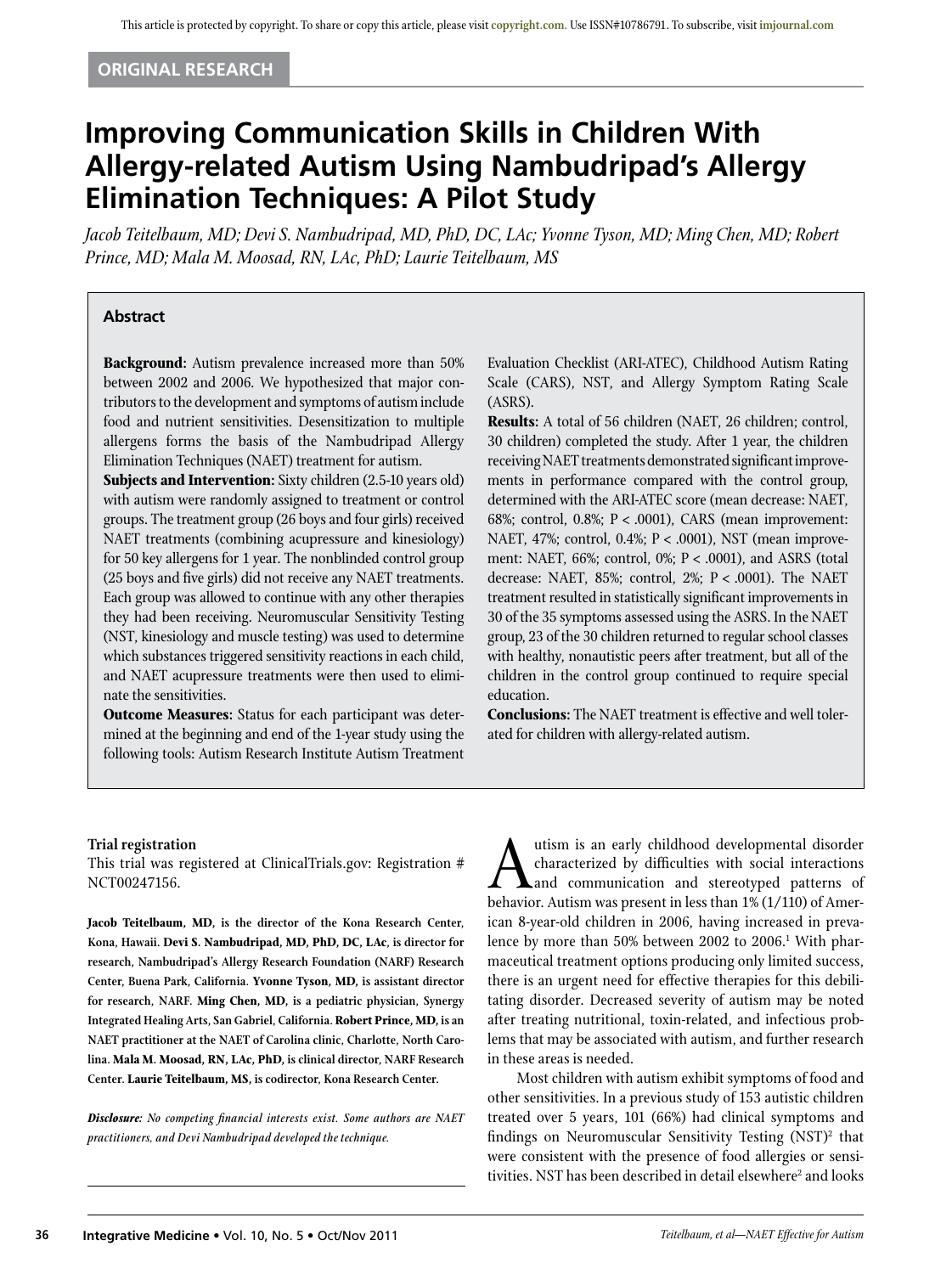for a drop in muscle strength when the person is holding a substance he or she is allergic or sensitive to. Muscle weakness is looked for by having the patient resist when applying downward pressure to an outstretched arm while the patient is holding an allergen.3,4

With the Nambudripad Allergy Elimination Technique (NAET), it has been hypothesized that a food sensitivity may result from an imbalance or reactivity between the energy fields of an individual (as described by traditional Chinese medicine and acupuncture) and of a particular substance or group of substances. Such imbalances can be identified with the application of Neuromuscular Sensitivity Testing (NST).<sup>2-4</sup> We hypothesized that eliminating detectable sensitivities in autistic children would improve their ability to function.

NAET is a noninvasive therapy that combines aspects of Oriental medicine, traditional Chinese medicine, nutritional therapy, and applied kinesiology<sup>2-6</sup> NAET may cause improved function by desensitizing the individual to foods and environmental toxins such as heavy metals. In affected children, this may improve neurologic function.<sup>2-6</sup> The NAET hypothesis<sup>2</sup> is supported by unpublished clinical data collected over the past 24 years that suggest the NAET approach can substantially reduce many of the physiological and physical symptoms associated with childhood autism.<sup>6</sup> This study was undertaken to evaluate the use of NAET treatments in children with autism.

# **MATERIALS AND METHODS**

#### **Subjects**

The participants in the study were selected from volunteers who responded to a study announcement published in the NAET Newsletter,<sup>7</sup> the NAET Web site<sup>8</sup> (http://www.NAET. com), local newspapers, local school flyers, and the http:// ClinicalTrials.gov Web site.<sup>9</sup>

# **Inclusion Criteria**

Study participants were included based on five criteria.

1) A previous diagnosis of autism made by their physician: Participants also had to satisfy the criteria for the diagnosis of autistic disorder as described in Diagnostic and Statistical Manual of Mental Disorders, 4th Edition<sup>10</sup> based on clinical observation documented on videotape.

2) Participants had to be between the ages of 2.5 and 10 years.

3) A history suggestive of food sensitivities had be present. In our experience, allergy/sensitivity symptoms commonly seen in autistic children include those associated with gastrointestinal disorders (such as indigestion, abdominal bloating, foul smelling gas, abdominal pain, constipation, and/or diarrhea), skin problems (including rashes and eczema), insomnia, or hyperirritability triggered by eating or drinking. Patients had at least one of these symptoms.

4) Participants had to have ratings of ≥30 on the Childhood Autism Rating Scale (CARS; range of possible scores, 0 [least impaired] to 60 [most impaired] $)^{11,12}$  and

5) a score ≥15 on the Autism Research Institute Diagnostic Checklist (Form E2).13

# **Exclusion Criteria**

Potential study participants were excluded if they had a history of previous major surgery or congenital deformities, malignant tumors, chronic infections such as human immunodeficiency virus, or any physically debilitating physical or mental disorder that is not part of autism such as Down syndrome or anaphylaxis.

All parents of the participants gave informed consent, and the study was approved by the Nambudripad Allergy Research Foundation (NARF) Institutional Review Board and conducted at the NARF facility.

The study was not blinded because of the difficulties associated with attempting to perform sham acupressure and muscle testing. Therefore, the control group continued to receive standard care except without NAET.

A total of 60 eligible children were randomly assigned to either NAET treatment ( $n = 30$ ) or control ( $n = 30$ ) groups. The children who were accepted into the study were screened for the presence of allergy symptoms using the Allergy Symptom Rating Scale (ASRS) questionnaire.14 This questionnaire examined 35 allergy-related symptoms. Each symptom was scored from 0 to 10, with higher scores indicating greater perceived discomfort. The presence and severity of a suspected

| <b>TABLE 1</b><br>Groups of Related Allergens Subjected to Neuromuscular Sensitivity Testing <sup>a</sup>                                          |                                                                                                                                                                                                |                                                                                                                                                     |                                                                                                                                                                                                              |  |  |  |  |  |
|----------------------------------------------------------------------------------------------------------------------------------------------------|------------------------------------------------------------------------------------------------------------------------------------------------------------------------------------------------|-----------------------------------------------------------------------------------------------------------------------------------------------------|--------------------------------------------------------------------------------------------------------------------------------------------------------------------------------------------------------------|--|--|--|--|--|
| Egg mix<br>Calcium mix<br>Vitamin C mix<br>Vitamin B complex mix<br>Sugar mix<br>Vitamin A mix<br>Iron mix<br>Salt mix<br>Mineral mix<br>Grain mix | Animal fats, vegetable fats,<br>and fatty acids<br>Amino acids<br><b>Hormones</b><br>Food colorings<br>Food additives<br>Nightshade vegetables<br>Other hormones<br>Heavy metals<br>Pesticides | Fabric mix<br><b>Nuts</b><br>Bacteria mix<br>Virus mix<br>Parasite mix<br>Spice mix 1 and 2<br>Gelatin<br>Gum mix<br>Phenolics/plastics<br>Dust mix | Radiation (computer, micro-<br>wave, sun, cellular phone)<br>Pets<br>Books/school material/<br>crayon/coloring material<br>Exhaust (CO2, CO, gasoline,<br>smog)<br>Body secretions (blood,<br>saliva, urine) |  |  |  |  |  |
| Yeast mix<br>Stomach acids<br>Intestinal enzymes<br>Caffeine<br>Chocolate                                                                          | Vaccines and immunizations<br>Starch mix<br>Alcohol<br>Formaldehyde<br>Chemical mix                                                                                                            | Pollen mix<br>Grass mix, weed mix<br>Nicotine/smoke mix<br>Animal epithelia/dander<br>Insect mix                                                    | <i>aDetailed components of each</i><br>mix can be found in the NAET<br>Guidebook.3                                                                                                                           |  |  |  |  |  |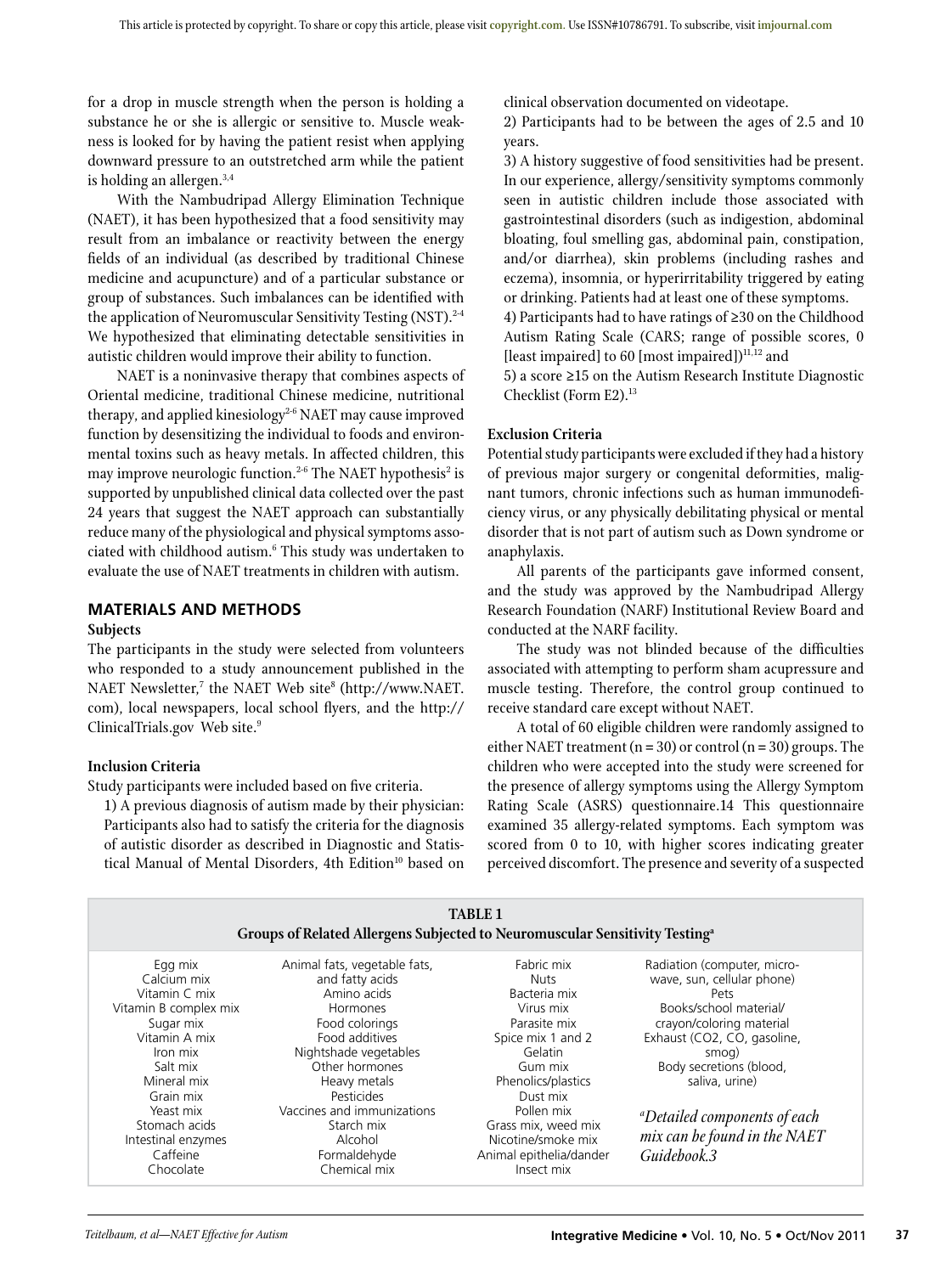allergy to 50 groups of allergens (Table 1) was determined using NST (range, 0 to 3; higher scores indicated more severe muscle weakness associated with sensitivity to the substance tested).15,16

## **Randomization**

The names of all 60 subjects were placed on individual pieces of paper in a bowl. A 5-year-old boy who could not see the names removed the first 30 name slips, and these subjects were assigned to the treatment group. The remaining 30 subjects were assigned to the control group.

## **Treatment**

Testing began in October 2004. Treatments began in November 2004 and were completed in December 2005. During a period of 1 year, the NAET-treated children received NAET treatments twice per week (total, 100 treatments) for 50 basic allergens. This treatment has been described elsewhere in detail<sup>2-6</sup> and consists of applying pressure to acupressure points along the spine (from the neck to the sacrum) and on the hands and feet while the patient is holding the allergen. After the acupressure procedure, the participant continues to hold the sample for 20 more minutes. Then the participant is tested via NST. If the arm continues to be strong on NST in the presence of the allergen, the treatment is said to be satisfactory. The participant is sent home with the instruction to avoid the treated item for the following 25 hours. At the follow-up visit, the participant is retested for the treated item using NST. The children in the control group received no NAET treatments. In both groups, parents were instructed to continue any medical treatments the child was receiving prior to enrollment in the study.

#### **Outcome Measures**

The primary outcome measures of the effectiveness of NAET treatments in improving the core features of autism were scores on the Autism Research Institute Autism Treatment Evaluation Checklist (ARI-ATEC).13 The ARI-ATEC consists of a total score on four subscales of

- 1) speech/language/communication (range 0-28),
- 2) sociability (range 0-40),
- 3) sensory/cognitive awareness (range 0-36), and
- 4) health/physical/behavior (range 0-75).

The score for each subscale was based on ratings provided by the parent or primary caretaker. For all subscales, greater scores were interpreted to reflect greater impairment.

The checklist was designed to measure treatment effectiveness in autism. Lacking such a scale, previous researchers had resorted to using scales such as the CARS, the Gilliam Autism Rating Scale (GARS), or the Autism Behavior Checklist, which were all designed to diagnose autism and not to measure treatment effectiveness. Several secondary outcome measures also were evaluated, including CARS, 11,12 NST, 3,4,15-17 and ASRS.14

CARS is a validated test combining parent reports and

direct observation by the attending health care professional, offers a combination of practicality and research support, and is a commonly used outcome measure in treatment trials.<sup>11,12</sup>

NST is similar to Muscle Response Testing, which was developed in 1960 by George Goodheart, DC, and has been used by chiropractors, kinesiologists, and other holistic medical practitioners for many years. NST adds a few steps to balance the energetic status of the subject before beginning the testing procedure.<sup>3,4,15</sup>

The ASRS form asks clients to rate symptoms that may be associated with food and other sensitivities. Each symptom is rated on a scale from 0 to10 (no discomfort, 0; mild discomfort, 1-3; moderate discomfort, 4-6; severe discomfort, 7-10).

## **Statistical Analyses**

The mean changes in the outcome variables were compared using an unpaired t-test with a 2-sided  $\alpha$  of .05 (Number Cruncher Statistical System, version 5.03, NCSS, Kaysville, Utah).

# **RESULTS**

There were 23 NAET-treated children who improved to the extent that they were able to function in regular school classes instead of special education classes. There were four children in the NAET-treated group who dropped out of the study after receiving 25 (range, 20-30) NAET treatments because their families moved out of the area; in the opinions of both the parents and NAET practitioners, these children had clinically meaningful improvements before dropping out. There were three children who received NAET treatments who did not have clinically and functionally significant improvement, for unknown reasons. Another patient (one girl) improved markedly in most characteristics except for speech, but her continued inability to speak despite treatment was caused by vocal cord dysfunction (she is now otherwise much improved and doing well in regular school). No adverse reactions to NAET treatments were observed during the study.

None of the children in the control group improved or were able to function in regular school classes. None of the control patients dropped out before completion of the study.

At the beginning of the study, the two groups did not exhibit any clinically significant differences (Table 2). After 1 year of NAET treatments, there were statistically significant decreases in mean severity scores for all four of the ARI-ATEC subtests: speech/language/communication (mean decrease: 82.1%; 95% confidence interval [CI]: 63.4, 100.7); sociability (64.7%; 95% CI: 48.2, 80.6); sensory/cognitive awareness (63.5%; 95% CI: 49.4, 77.5), and health/physical/behavior (66.0%; 95% CI: 52.8, 79.7), but scores for these subtests did not change in the control group (Table 3).

After 1 year of NAET treatments, there was a statistically significant decrease by 68.4% (95% CI: 57.0, 79.9) in the mean total of the severity scores for the four subtests, while the mean total score did not change in the control group (Table 3). For each of the four ARI-ATEC subtests and the total ARI-ATEC score, the mean improvement in the NAET-treated group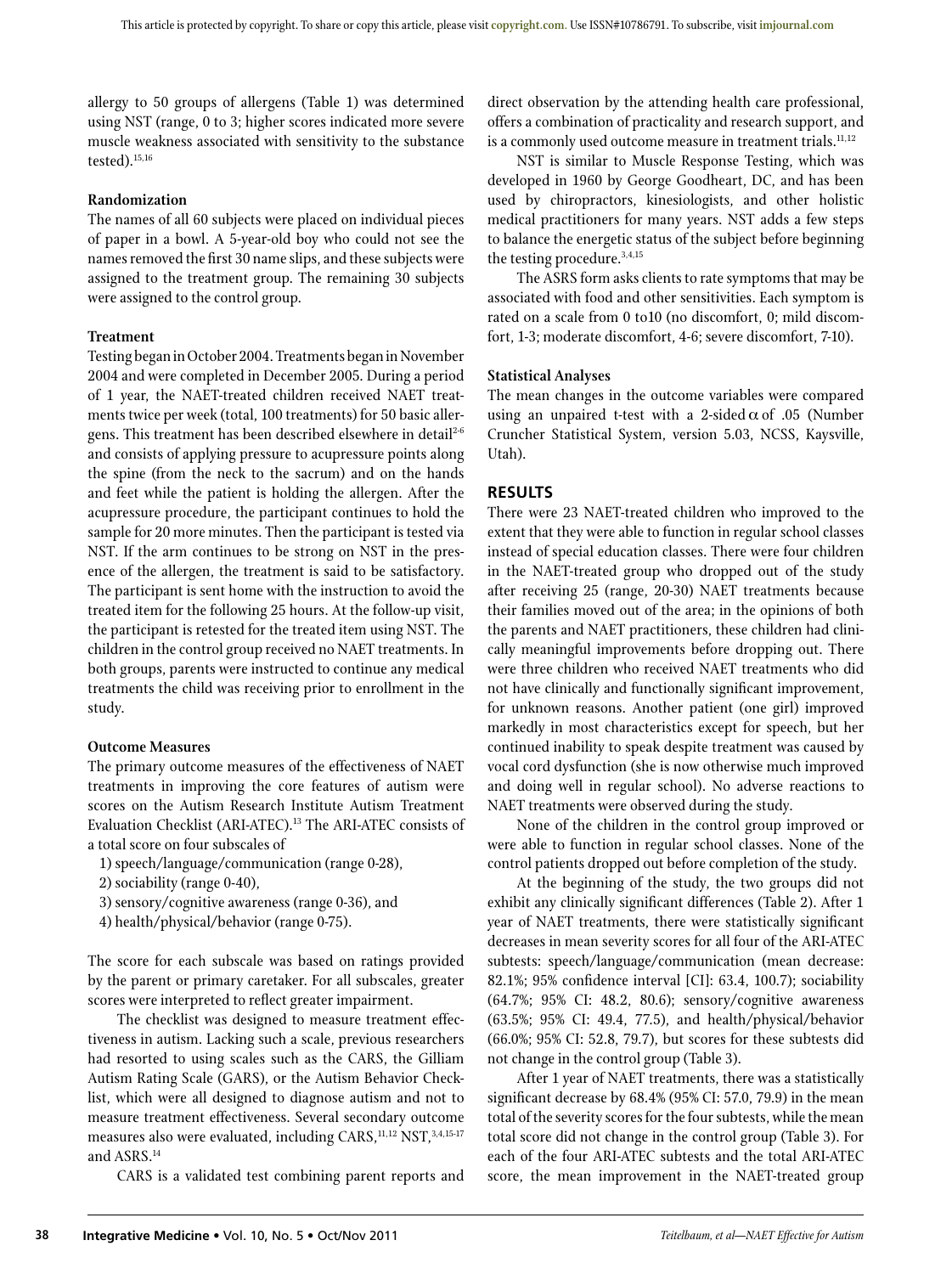|                                          |              | $NAET (N = 30)$ | CONTROL $(N = 30)$ |           |
|------------------------------------------|--------------|-----------------|--------------------|-----------|
|                                          | $\mathsf{n}$ | (% )            | $\mathsf{n}$       | (% )      |
| Males                                    | 26           | (87%)           | 25                 | (83%)     |
|                                          | mean         | (range)         | mean               | (range)   |
| Age (y)                                  | 4.8          | $(2.5 - 10)$    | 5.4                | $(3-10)$  |
|                                          | mean         | ±SD             | mean               | ±SD       |
| <b>ARI-ATEC Subtests</b>                 |              |                 |                    |           |
| Speech/language/communication            | 15           | ±8              | 16                 | ±9        |
| Sociability                              | 17           | ±7              | 18                 | ±7        |
| Sensory/cognitive/awareness              | 18           | ±6              | 18                 | $\pm 7$   |
| Health/physical/behavior                 | 21           | ±10             | 27                 | ±13       |
| Total ARI-ATEC Score                     | 71           | ±25             | 79                 | ±26       |
| Childhood Autism Rating Scale Score      | 50           | ±8              | 50                 | ±7        |
| Neuromuscular Sensitivity Testing Score  | 2.9          | ±0.1            | 2.8                | $\pm 0.1$ |
| Allergy Symptom Rating Scale Total Score | 127          | ±16             | 113                | ±11       |

Research Institute Autism Treatment Evaluation Checklist; SD, standard deviation.

| <b>TABLE 3</b><br><b>Change In Autism Research Institute Autism Treatment Evaluation Checklist Rating Scores</b><br>After 1 Year of Nambudripad's Allergy Elimination Techniques Treatment |                  |                            |                |              |                        |                                |       |  |
|--------------------------------------------------------------------------------------------------------------------------------------------------------------------------------------------|------------------|----------------------------|----------------|--------------|------------------------|--------------------------------|-------|--|
|                                                                                                                                                                                            | Change After 1 Y |                            |                |              |                        |                                |       |  |
|                                                                                                                                                                                            |                  | <b>NAET</b>                | <b>CONTROL</b> |              | <b>NAET VS CONTROL</b> |                                |       |  |
| <b>ARI-ATEC Subtest</b>                                                                                                                                                                    | mean             | 95% CI                     | mean           | 95% CI       | mean                   | 95% CI                         | P<    |  |
| Speech/language/communication                                                                                                                                                              | $-11.9$          | $(-14.6 \text{ to } -9.2)$ | $-0.1$         | $-0.3, 0.1$  | $-11.8$                | $-14.5, -9.2$                  | .0001 |  |
| Sociability                                                                                                                                                                                | $-11.0$          | $-13.7, -8.2$              | $-0.2$         | $-0.4, 0.1$  | $-10.8$                | $-13.5, -8.1$                  | .0001 |  |
| Sensory/cognitive awareness                                                                                                                                                                | $-11.3$          | $-13.8, -8.8$              | $-0.1$         | $-0.3, 0.1$  | $-11.2$                | $-13.6, -8.8$                  | .0001 |  |
| Health/physical/behavior                                                                                                                                                                   | $-14.0$          | $-16.9, -11.2$             | $-0.3$         | $-0.8, 0.3$  | $-13.8$                | $-16.6, -10.9$                 | .0001 |  |
| <b>Total score</b>                                                                                                                                                                         | $-48.2$          | $-56.3, -40.2$             | $-0.6$         | $-1.2, -0.1$ |                        | $-47.6$ $ -55.5, -39.7 $ .0001 |       |  |

Abbreviations: ARI-ATEC, Autism Research Institute Autism Treatment Evaluation Checklist; NAET, Nambudripad's Allergy Elimination Techniques; CI, confidence interval.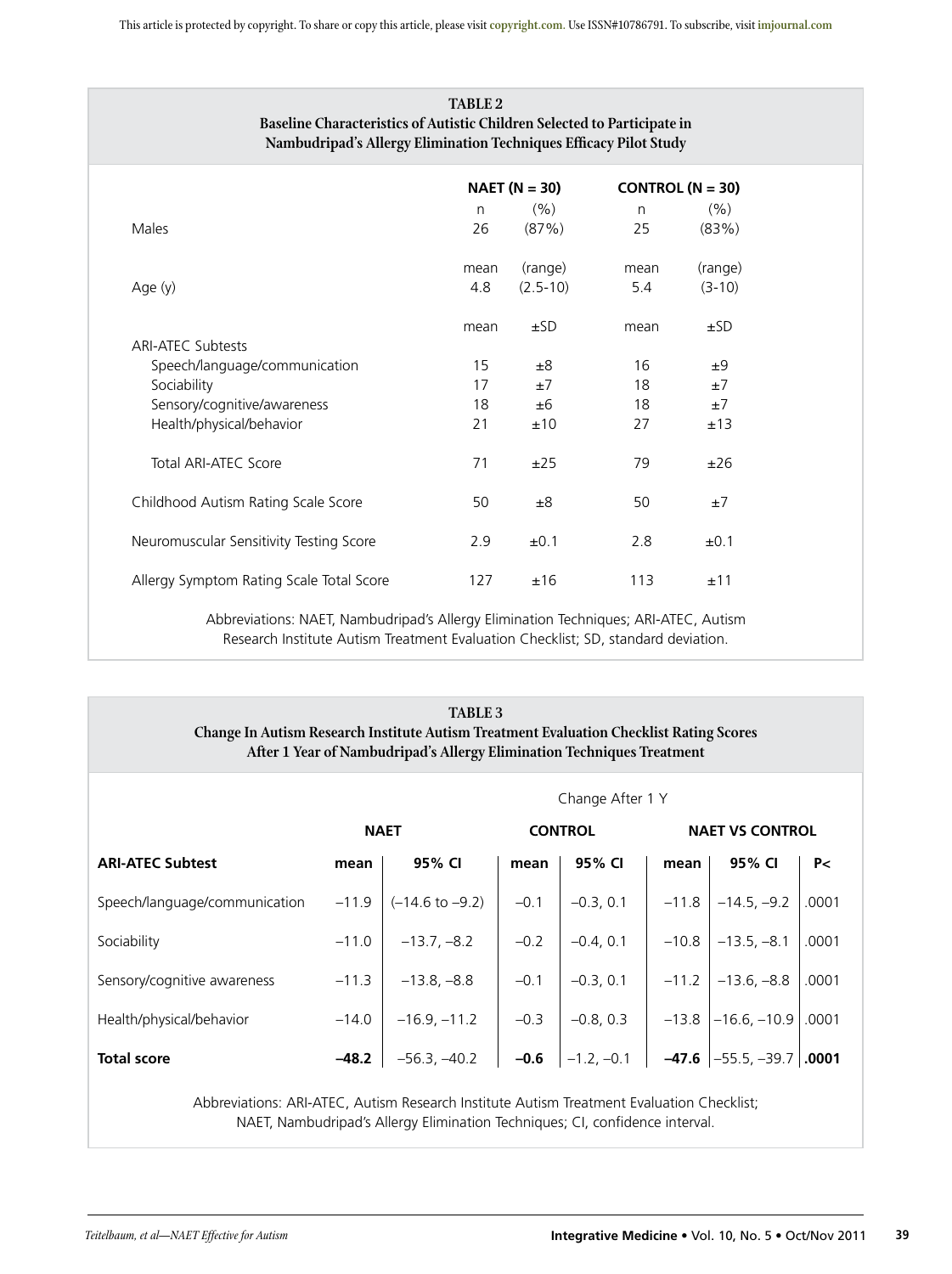| <b>TABLE 4</b><br>Change After 1 Year: Childhood Autism Rating Scale, Neuromuscular Sensitivity Testing,<br>and Allergy Symptom Rating Scale Ratings |                  |                                                              |                |             |                        |                                          |      |  |
|------------------------------------------------------------------------------------------------------------------------------------------------------|------------------|--------------------------------------------------------------|----------------|-------------|------------------------|------------------------------------------|------|--|
|                                                                                                                                                      | Change After 1 Y |                                                              |                |             |                        |                                          |      |  |
|                                                                                                                                                      |                  | <b>NAET</b>                                                  | <b>CONTROL</b> |             | <b>NAET VS CONTROL</b> |                                          |      |  |
| <b>Scale</b>                                                                                                                                         | mean             | 95% CI                                                       | mean           | 95% CI      | mean                   | 95% CI                                   | P<   |  |
| Childhood Autism Rating Scale                                                                                                                        | $-23.5$          | $-27.4, -19.5$                                               | $-0.2$         | $-0.6, 0.2$ | $-23.2$                | $-27.1, -19.4$                           | .001 |  |
| Neuromuscular Sensitivity Testing                                                                                                                    | $-1.9$           | $-2.0, -1.9$                                                 | $0.0\,$        |             |                        | 0.0, 0.0 $\vert$ -1.9 $\vert$ -2.0, -1.9 | .001 |  |
| Allergy Symptom Rating Scale                                                                                                                         |                  | $-107.9$ -114.7, -101.0 -2.6 -3.1, -2.0 -105.3 -112.0, -98.6 |                |             |                        |                                          | .001 |  |
| Abbreviations: NAET, Nambudripad's Allergy Elimination Techniques; CI, confidence interval.                                                          |                  |                                                              |                |             |                        |                                          |      |  |

was significantly greater than the mean improvement in the control group (Table 3).

Consistent with these findings, 1 year of NAET treatments was associated with a significant mean decrease of 47.4% (95% CI: 39.3, 55.2) in the mean CARS score, while mean CARS scores did not change significantly in the control group (Table 4). The mean improvement in the NAET-treated group was significantly greater than the mean improvement in the control group.

Similarly to the findings reported above, 1 year of NAET treatments reduced the responses during NST by an average of 65.5% (95% CI: 65.5, 69.0), but no reduction was experienced by the children in the control group (Table 4). After 1 year, most NAET-treated children had become desensitized to all of the test allergens (as reflected in the results of NST testing). In addition, the NAET-treated children responded to 1 year of treatment with a significant mean 85.0% decrease (95% CI: 79.6, 90.4) in total ASRS scores, while the children in the control group improved only an average of 2.3% (95% CI: 1.8, 2.8; Table 4). The mean improvement in the NAET-treated group was significantly greater than the mean improvement in the control group ( $P < .0001$ ).

There were no clinically significant differences among the 35 individual baseline ASRS scores (Table 5). After 1 year of NAET treatment, 30 of these individual scores were improved significantly (Table 6).

The most marked improvements (more than 5 rating points greater than the average improvements exhibited by the children in the control group) were seen in abdominal bloating, attention deficit hyperactivity disorder, anger, autism, fatigue, joint pain, and sinusitis. In contrast, the severity of mood swings increased by a statistically significant 29% in the NAET-treated children. Though the cause of this is not clear, it is possible that this occurred because of metabolic shifts occurring as part of the process of recovery or occurred as the children improved enough to become aware of their

disability. It is important to be aware that this may be part of the recovery response. Backache, cough, poor weight gain, and seizures were not responsive to NAET treatment (Table 6). Except for cough, all of the individual symptoms that were associated with average NAET-produced improvements that exceeded 1 rating point were significantly greater than any improvements in the corresponding symptoms in the children in the control group.

After the conclusion of the study, the children in the control group were offered complimentary NAET sessions (as received by the children in the treatment group).

# **Case Report**

Patient 13 was a 3.5-year-old male autistic child. He was described as nervous, irritable, paying no attention to his surroundings, sometimes aggressive, and pinching peers in his "special needs" preschool. He was unable to use two words at a time, and his teacher described him as unable to communicate verbally. He called almost everyone "Mama."

After desensitization to egg mix, he began to speak more and then became very calm after desensitization to the sugar mix. After he received desensitization treatments for approximately ten of the 50 allergen groups, he began speaking in short sentences. After 6 months of treatment, he became toilet trained and qualified to receive speech therapy at school; he had previously been ineligible for this support because of limited speaking ability. His parents felt that he became much more normal for his age after being desensitized to diptheriapertussis-tetanus vaccine. He later told us that he had a "best friend" at school.

At completion of the study, his ARI-ATEC rating for the speech/language/communication subtest decreased from 26 to 0, and his total ARI-ATEC score decreased from 84 to 4. This allowed him to be placed in regular kindergarten after graduation from preschool. Although he still had some difficulty with conventional speech, he was doing well and was improved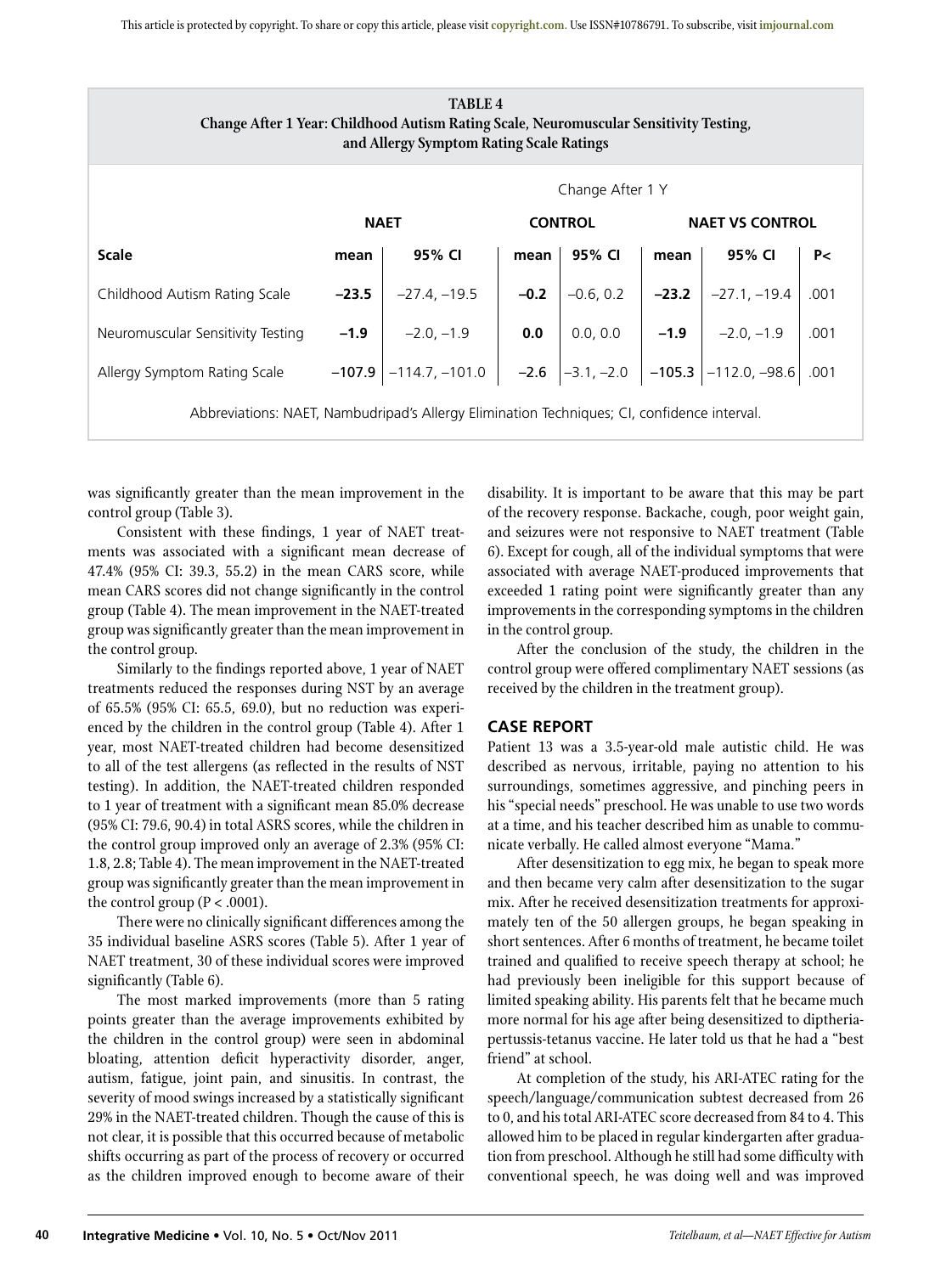|                                            | $NAET (N = 30)$ |           | CONTROL $(N = 30)$ |           |
|--------------------------------------------|-----------------|-----------|--------------------|-----------|
|                                            | mean            | <b>SD</b> | mean               | <b>SD</b> |
| <b>Allergy Symptom Rating Scale Scores</b> |                 |           |                    |           |
| Abdominal bloating                         | 8.2             | 0.8       | 7.2                | 1.1       |
| Achy feet                                  | 0.9             | 2.0       | 0.7                | 1.9       |
| Acne                                       | 1.5             | 2.8       | 0.6                | 1.3       |
| Attention Deficit Hyperactivity Disorder   | 7.3             | 1.2       | 6.6                | 2.1       |
| Anger                                      | 7.3             | 2.9       | 7.2                | 2.4       |
| Asthma                                     | 1.9             | 2.1       | 1.1                | 2.0       |
| Autism                                     | 7.8             | 1.6       | 7.4                | 3.1       |
| Backache                                   | 0.2             | 0.7       | 0.1                | 0.3       |
| Body ache                                  | 4.7             | 2.8       | 1.9                | 2.8       |
| Canker sore                                | 4.7             | 3.9       | 4.6                | 1.1       |
| Constipation                               | 4.7             | 3.9       | 3.7                | 0.9       |
| Cough                                      | 1.9             | 1.7       | 2.6                | 1.7       |
| Depression                                 | 1.8             | 2.7       | 3.5                | 1.9       |
| Dermatitis                                 | 3.8             | 1.6       | 1.8                | 1.6       |
| Diarrhea                                   | 3.5             | 1.2       | 3.4                | 1.7       |
| Drowsiness                                 | 3.8             | 2.4       | 2.8                | 2.1       |
| Eczema                                     | 3.5             | 1.5       | 5.6                | 2.6       |
| Fatigue                                    | 6.2             | 1.6       | 3.3                | 1.7       |
| Fever                                      | 2.7             | 2.8       | 2.4                | 1.6       |
| Flatulence                                 | 5.2             | 2.0       | 3.8                | 1.6       |
| Headache                                   | 2.1             | 2.6       | 2.0                | 2.2       |
| <b>Hives</b>                               | 5.4             | 2.4       | 0.0                | 0.0       |
| Hypertension                               | 0.0             | 0.0       | 0.0                | 0.0       |
| Indigestion                                | 4.0             | 1.8       | 4.1                | 1.5       |
| Insomnia                                   | 4.0             | 2.0       | 3.4                | 1.8       |
| Itchy eyes                                 | 2.2             | 1.0       | 3.8                | 1.1       |
| Itchy throat                               | 4.3             | 1.1       | 3.6                | 1.1       |
| Joint pain                                 | 6.2             | 2.2       | 6.5                | 1.3       |
| Mood swing                                 | 2.2             | 0.9       | 1.6                | 0.9       |
| Nervousness                                | 3.3             | 0.8       | 3.3                | 1.5       |
| Poor weight gain                           | 0.4             | 0.9       | 0.3                | 0.8       |
| Seizure                                    | 0.5             | 1.0       | 0.5                | 1.4       |
| Sinusitis                                  | 5.6             | 1.6       | 5.2                | 1.8       |
| Thirst                                     | 4.2             | 1.2       | 3.4                | 1.8       |
| Throat swelling                            | 0.5             | 1.1       | 0.0                | $0.0\,$   |
| Total                                      | 126.9           | 12.6      | 112.6              | 11.3      |

enough to be eligible for supportive speech therapy.

# **DISCUSSION**

Children who received 100 twice-weekly NAET treatments for 50 allergens exhibited highly significant improvements in the area of speech, language, communication skills, and other autistic behaviors compared with the subjects in the control group who received conventional care. The children receiving NAET treatments also had marked clinical improvement, and 23 of the 30 treated children (77%) were able to be included in regular schools. This outcome provides a very encouraging measure of the degree of improvement that can be achieved in young autistic children during 1 year of NAET treatments.

Limitations of this study include the concern about the evaluation of the effectiveness of acupressure (a key facet of NAET therapy) because of the paucity of double-blind, placebo-controlled studies of that therapeutic modality. It may be difficult to eliminate the potential confounding effects of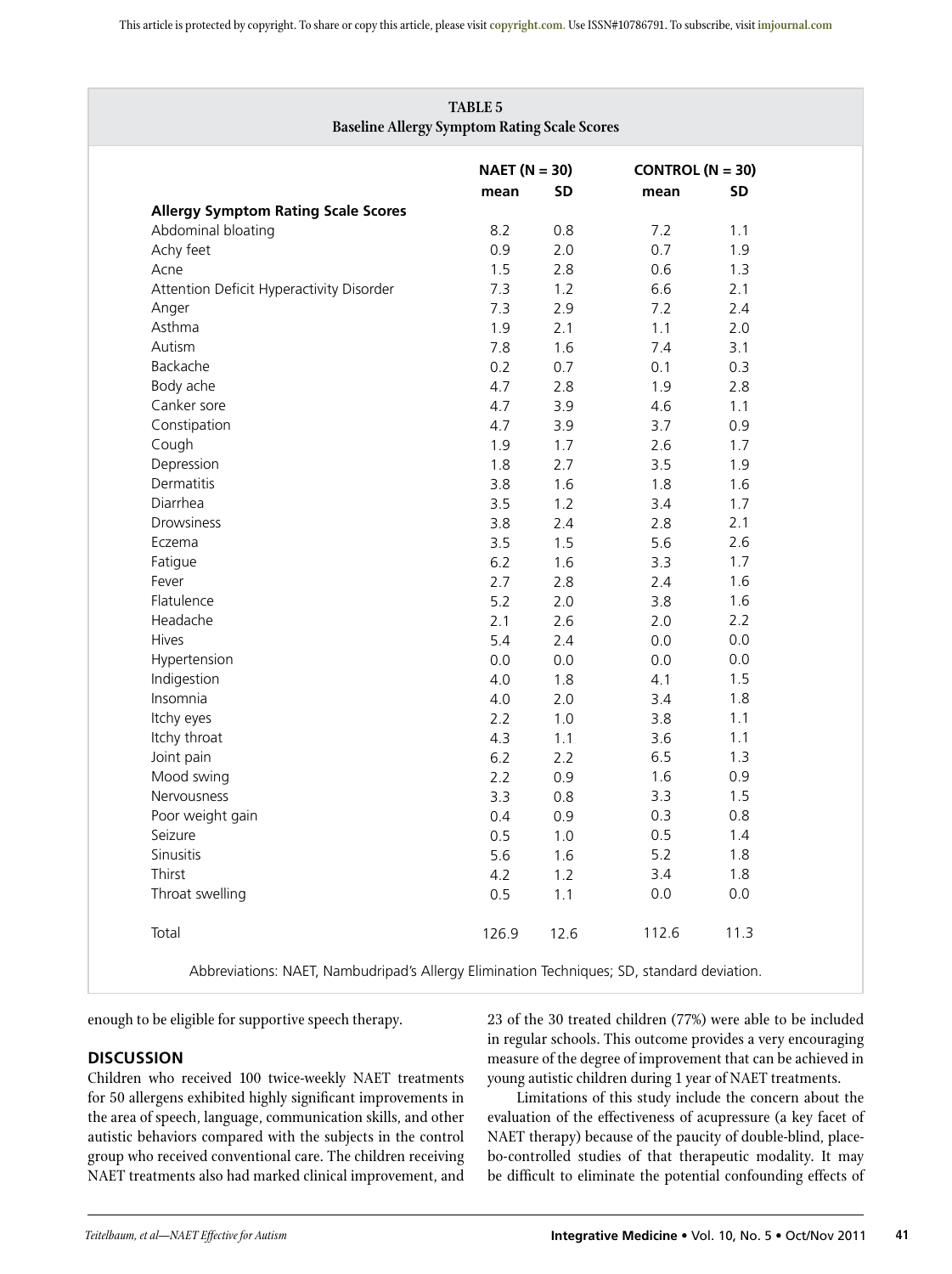# **TABLE 6 Change After 1 Year Allergy Symptom Rating Scale Symptom Ratings**

|                                          | <b>NAET</b> | <b>MEAN CHANGE</b><br>Control | <b>MEAN DIFFERENCE</b> | 95% CI              | P<        |
|------------------------------------------|-------------|-------------------------------|------------------------|---------------------|-----------|
| Symptom                                  | $n = 30$    | $n = 30$                      |                        |                     |           |
| Abdominal bloating                       | $-8.0$      | 0.0                           | $-8.0$                 | $-8.3$ to $-7.6$    | .0001     |
| Achy feet                                | $-0.5$      | 0.0                           | $-0.5$                 | $-1.1$ to 0.0       | .04       |
| Acne                                     | $-1.4$      | 0.0                           | $-1.4$                 | $-2.4$ to $-0.4$    | .01       |
| Attention Deficit Hyperactivity Disorder | $-6.6$      | 0.0                           | $-6.6$                 | $-7.2$ to $-6.0$    | .0001     |
| Anger                                    | $-5.1$      | 0.0                           | $-5.1$                 | $-6.1$ to $-4.0$    | .0001     |
| Asthma                                   | $-1.8$      | 0.0                           | $-1.8$                 | $-2.6$ to $-1.0$    | .0002     |
| Autism                                   | $-7.0$      | 0.0                           | $-7.0$                 | $-7.6$ to $-6.4$    | .0001     |
| Backache                                 | $-0.2$      | 0.0                           | $-0.2$                 | $-0.4$ to 0.1       | NS.       |
| Body ache                                | $-4.4$      | 0.2                           | $-4.6$                 | $-5.7$ to $-3.6$    | .0001     |
| Canker sore                              | $-4.6$      | $-0.2$                        | $-4.3$                 | $-5.8$ to $-2.8$    | .0001     |
| Constipation                             | $-4.6$      | 0.0                           | $-4.6$                 | $-6.0$ to $-3.1$    | .0001     |
| Cough                                    | $-1.8$      | $-2.0$                        | 0.2                    | $-0.7$ to 1.1       | NS.       |
| Dermatitis                               | $-3.8$      | 0.0                           | $-3.8$                 | $-4.4$ to $-3.2$    | .0001     |
| Depression                               | $-1.7$      | 0.0                           | $-1.7$                 | $-2.8$ to $-0.8$    | .002      |
| Diarrhea                                 | $-3.5$      | 0.0                           | $-3.5$                 | $-3.9$ to $-2.9$    | .0001     |
| <b>Drowsiness</b>                        | $-2.8$      | 0.0                           | $-2.8$                 | $-3.8$ to $-1.9$    | .0001     |
| Eczema                                   | $-3.4$      | 0.0                           | $-3.4$                 | $-4.0$ to $-2.9$    | .0001     |
| Fatigue                                  | $-5.2$      | 0.0                           | $-5.2$                 | $-5.7$ to $-4.6$    | .0001     |
| Fever                                    | $-2.6$      | 0.0                           | $-2.6$                 | $-3.2$ to $-2.0$    | .0001     |
| Flatulence                               | $-4.1$      | 0.0                           | $-4.1$                 | $-4.9$ to $-3.3$    | .0001     |
| Headache                                 | $-1.4$      | 0.0                           | $-1.4$                 | $-2.1$ to $-0.7$    | .0003     |
| Hypertension                             | 0.0         | 0.0                           | 0.0                    | $0.0$ to $0.0$      | NS.       |
| <b>Hives</b>                             | $-3.7$      | $0.0\,$                       | $-3.7$                 | $-4.5$ to $-2.8$    | .0001     |
| Indigestion                              | $-3.8$      | 0.0                           | $-3.8$                 | $-4.5$ to $-3.1$    | .0001     |
| Insomnia                                 | $-3.7$      | $-0.1$                        | $-3.6$                 | $-4.3$ to $-2.9$    | .0001     |
| Itchy eyes                               | $-1.7$      | 0.0                           | $-1.7$                 | $-2.1$ to $-1.3$    | .0001     |
| Itchy throat                             | $-3.4$      | $-0.2$                        | $-3.2$                 | $-3.7$ to $-2.7$    | .0001     |
| Joint pain                               | $-5.8$      | 0.0                           | $-5.8$                 | $-6.6$ to $-4.8$    | .0001     |
| Mood swing                               | 0.7         | $-0.1$                        | 0.8                    | 0.4 to 1.1          | .0002     |
| Nervousness                              | $-1.9$      | 0.1                           | $-2.0$                 | $-2.5$ to $-1.6$    | .0001     |
| Poor weight gain                         | $-0.2$      | 0.0                           | $-0.2$                 | $-0.4$ to 0.0       | <b>NS</b> |
| Seizures                                 | $-0.4$      | $-0.1$                        | $-0.3$                 | $-0.7$ to 0.0       | .07       |
| Sinusitis                                | $-5.2$      | 0.0                           | $-5.2$                 | $-5.7$ to $-4.6$    | .0001     |
| Thirst                                   | $-3.8$      | $-0.1$                        | $-3.8$                 | $-4.1$ to $-3.4$    | .0001     |
| Throat swelling                          | $-0.3$      | $0.0\,$                       | $-0.3$                 | $-0.6$ to $-0.0$    | .03       |
| <b>Total</b>                             | $-107.9$    | $-2.6$                        | $-105.3$               | $-112.0$ to $-98.6$ | .0001     |

Abbreviations: NAET, Nambudripad's Allergy Elimination Techniques; CI, confidence interval; NS, not significant ( $P > .05$ ).